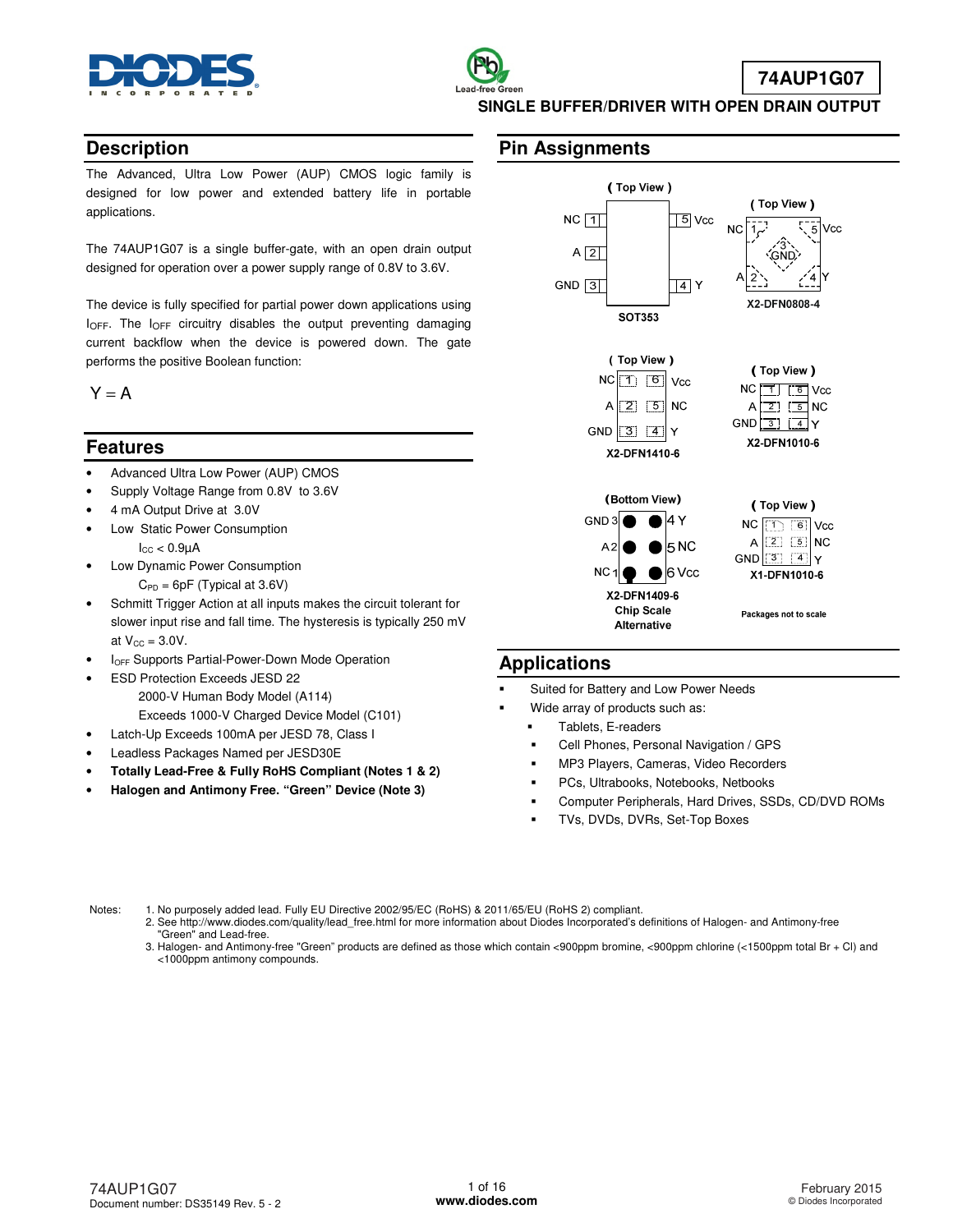

### **Ordering Information**



| <b>Device</b>         | Package         | Package                                | Package                                                                |                   | 7" Tape and Reel          |
|-----------------------|-----------------|----------------------------------------|------------------------------------------------------------------------|-------------------|---------------------------|
|                       | Code            | (Notes 4 & 5)                          | <b>Size</b>                                                            | Quantity          | <b>Part Number Suffix</b> |
| <b>74AUP1G07SE-7</b>  | <b>SE</b>       | SOT353                                 | $2.0$ mm x $2.0$ mm x $1.1$ mm<br>0.65 mm lead pitch                   | 3,000/Tape & Reel | $-7$                      |
| 74AUP1G07FS3-7        | FS <sub>3</sub> | X2-DFN0808-4                           | $0.8$ mm $\times$ 0.8 mm $\times$ 0.35mm<br>0.5 mm pad pitch (diamond) | 5,000/Tape & Reel | $-7$                      |
| IZ4AUP1G07FW5-7       | FW <sub>5</sub> | X1-DFN1010-6                           | $1.0$ mm x $1.0$ mm x $0.5$ mm<br>0.35 mm pad pitch                    | 5,000/Tape & Reel | $-7$                      |
| IZ4AUP1G07FW4-7       | FW4             | X2-DFN1010-6                           | $1.0$ mm x $1.0$ mm x $0.4$ mm<br>0.35 mm pad pitch                    | 5,000/Tape & Reel | $-7$                      |
| <b>74AUP1G07FX4-7</b> | FX4             | X2-DFN1409-6<br>Chip Scale Alternative | $1.4$ mm x $0.9$ mm x $0.4$ mm<br>0.5 mm pad pitch                     | 5,000/Tape & Reel | $-7$                      |
| 74AUP1G07FZ4-7        | FZ4             | X2-DFN1410-6                           | $1.4$ mm x $1.0$ mm x $0.4$ mm<br>0.5 mm pad pitch                     | 5,000/Tape & Reel | $-7$                      |

Notes: 4. Pad layout as shown on Diodes Inc. suggested pad layout document AP02001, which can be found on our website at

[http://www.diodes.com/datasheets/ap02001.pdf.](http://www.diodes.com/datasheets/ap02001.pdf) 

5. The taping orientation is located on our website at [http://www.diodes.com/datasheets/ap02007.pdf.](http://www.diodes.com/datasheets/ap02007.pdf) 

## **Pin Descriptions**

| <b>Pin Name</b> | <b>Function</b>       |  |  |  |  |  |
|-----------------|-----------------------|--|--|--|--|--|
| ΝC              | No Connection         |  |  |  |  |  |
| А               | Data Input            |  |  |  |  |  |
| <b>GND</b>      | Ground                |  |  |  |  |  |
|                 | Data Output           |  |  |  |  |  |
| Vcc             | <b>Supply Voltage</b> |  |  |  |  |  |

## **Logic Diagram**



## **Function Table**

| <b>Inputs</b> | Output |
|---------------|--------|
|               |        |
|               |        |
|               |        |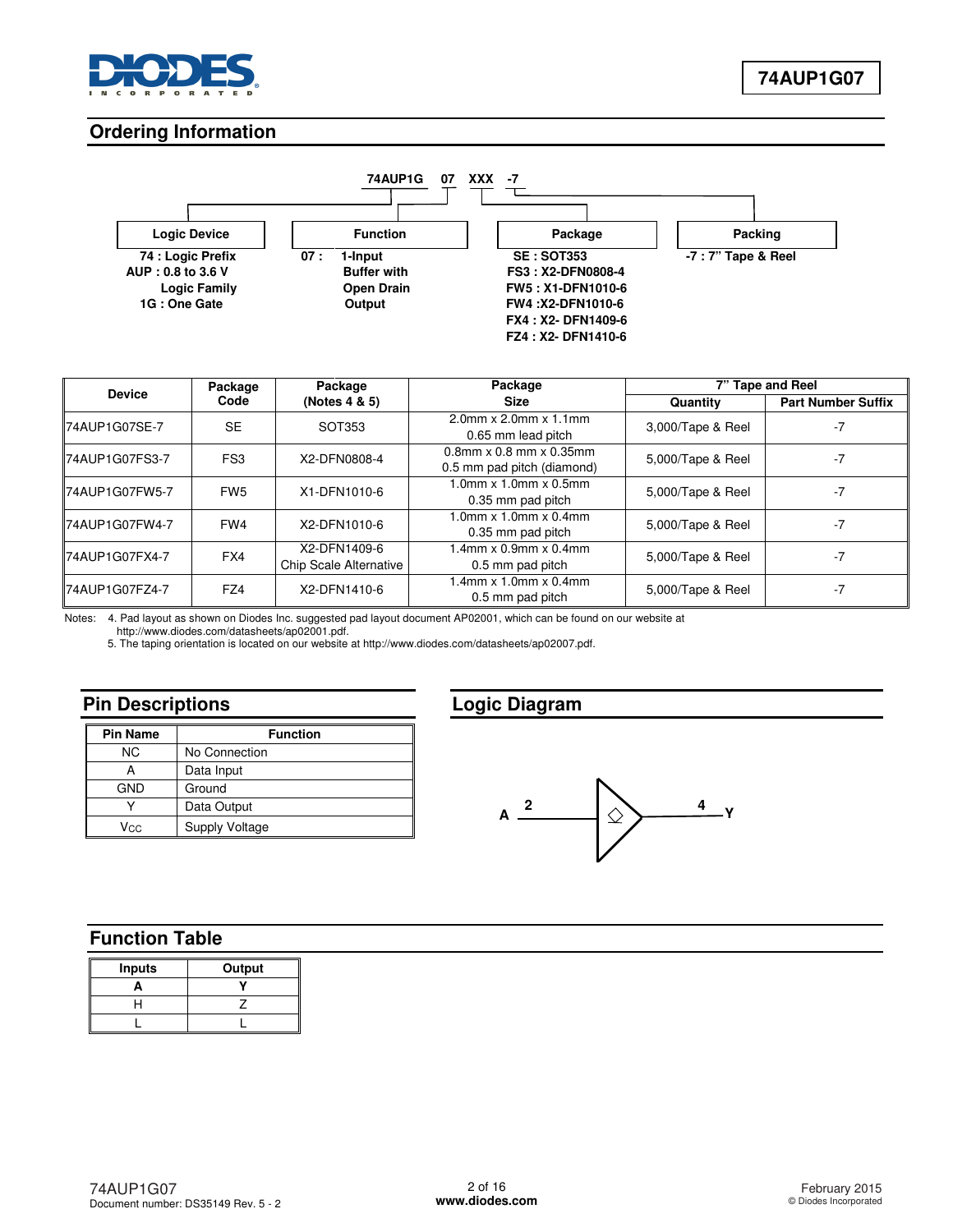

### Absolute Maximum Ratings (Notes 6 & 7) (@T<sub>A</sub> = +25°C, unless otherwise specified.)

| Symbol         | <b>Parameter</b>                                | Rating           | <b>Unit</b> |
|----------------|-------------------------------------------------|------------------|-------------|
| <b>ESD HBM</b> | Human Body Model ESD Protection                 | 2                | kV          |
| ESD CDM        | <b>Charged Device Model ESD Protection</b>      |                  | kV          |
| $V_{\rm GC}$   | Supply Voltage Range                            | $-0.5$ to $+4.6$ |             |
| $V_{1}$        | Input Voltage Range                             | $-0.5$ to $+4.6$ | v           |
| V <sub>o</sub> | Voltage Applied to Output in High or Low State  | $-0.5$ to $+4.6$ | ν           |
| lικ            | Input Clamp Current $V_1 < 0$                   | 50               | mA          |
| lok.           | Output Clamp Current ( $VO < 0$ )               | 50               | mA          |
| lo.            | Continuous Output Current ( $VO = 0$ to $VCC$ ) | ±20              | mA          |
| lcc.           | Continuous Current through V <sub>CC</sub>      | 50               | mA          |
| <b>I</b> GND   | Continuous Current through GND                  | $-50$            | mA          |
| $T_{\rm J}$    | <b>Operating Junction Temperature</b>           | $-40$ to $+150$  | °C          |
| Tstg           | Storage Temperature                             | $-65$ to $+150$  | °C          |

Notes: 6. Stresses beyond the absolute maximum may result in immediate failure or reduced reliability. These are stress values and device operation should be within recommend values.

 7. Forcing the maximum allowed voltage could cause a condition exceeding the maximum current or conversely forcing the maximum current could cause a condition exceeding the maximum voltage. The ratings of both current and voltage must be maintained within the controlled range.

### **Recommended Operating Conditions** (Note 8) (@TA = +25°C, unless otherwise specified.)

| Symbol              |                                    | <b>Parameter</b>                      | Min   | Max    | Unit |  |
|---------------------|------------------------------------|---------------------------------------|-------|--------|------|--|
| $V_{\rm CC}$        | <b>Operating Voltage</b>           |                                       | 0.8   | 3.6    | v    |  |
| V <sub>1</sub>      | Input Voltage                      |                                       | 0     | 3.6    | V    |  |
| $V_{\rm O}$         | Output Voltage                     |                                       | 0     | 3.6    | V    |  |
|                     |                                    | $V_{\rm CC} = 0.8V$                   |       | 20     | μA   |  |
|                     | Low-Level Output Current           | $V_{\text{CC}} = 1.1V$                |       | 1.1    |      |  |
|                     |                                    | $V_{\rm CC} = 1.4V$                   |       | 1.7    | mA   |  |
| $I_{OL}$            |                                    | $V_{CC} = 1.65V$                      |       | 1.9    |      |  |
|                     |                                    | $V_{\rm CC} = 2.3V$                   |       | 3.1    |      |  |
|                     |                                    | $V_{\text{CC}} = 3.0V$                |       | 4      |      |  |
| $\Delta t/\Delta V$ | Input Transition Rise or Fall Rate | $V_{\text{CC}} = 0.8V$ to 3.6V        |       | 200    | ns/V |  |
| $T_A$               |                                    | <b>Operating Free-Air Temperature</b> | $-40$ | $+125$ | °C   |  |

Note: 8. Unused inputs should be held at  $V_{CC}$  or Ground.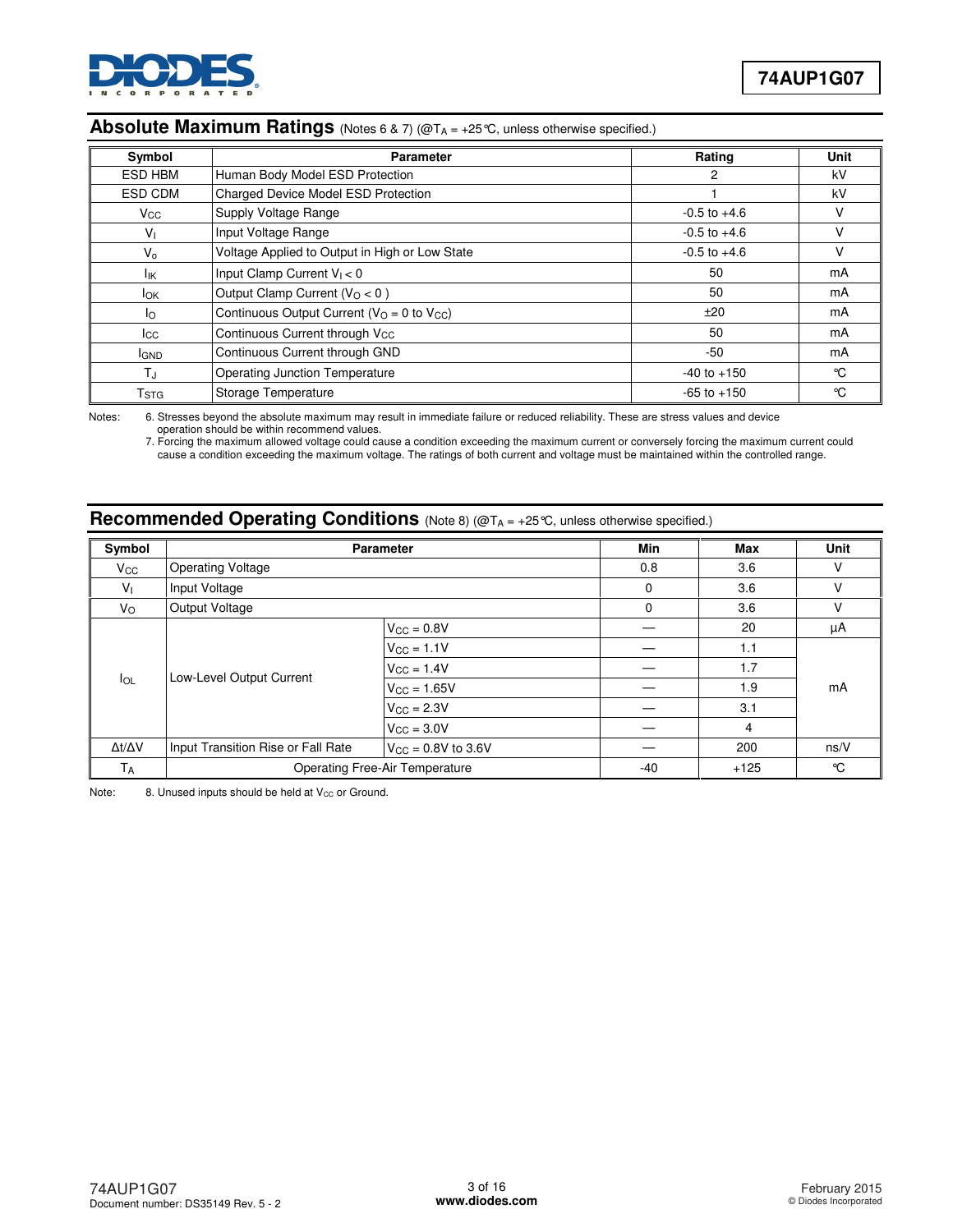

# **Electrical Characteristics** (@T<sub>A = +25</sub>°C, unless otherwise specified.)

| Symbol              | <b>Parameter</b>                       | <b>Test Conditions</b>                      | <b>V<sub>cc</sub></b> | $T_A = +25^{\circ}C$     |                          |                          | $T_A = -40$ °C to $+85$ °C | Unit   |
|---------------------|----------------------------------------|---------------------------------------------|-----------------------|--------------------------|--------------------------|--------------------------|----------------------------|--------|
|                     |                                        |                                             |                       | <b>Min</b>               | <b>Max</b>               | <b>Min</b>               | <b>Max</b>                 |        |
|                     |                                        | —                                           | 0.8V to 1.65V         | $0.80 \times V_{CC}$     | $\overline{\phantom{0}}$ | $0.80 \times V_{CC}$     |                            |        |
| V <sub>IH</sub>     | High-Level Input                       |                                             | 1.65V to 1.95V        | $0.65 \times V_{CC}$     |                          | $0.65 \times V_{CC}$     | $\overline{\phantom{0}}$   | $\vee$ |
|                     | Voltage                                |                                             | 2.3V to 2.7V          | 1.6                      |                          | 1.6                      |                            |        |
|                     |                                        |                                             | 3.0V to 3.6V          | 2.0                      | $\hspace{0.05cm}$        | 2.0                      |                            |        |
|                     |                                        |                                             | 0.8V to 1.65V         | $\equiv$                 | $0.30 \times V_{CC}$     |                          | $0.30 \times V_{CC}$       |        |
| $V_{IL}$            | Low-Level Input                        |                                             | 1.65V to 1.95V        |                          | $0.35 \times V_{CC}$     |                          | $0.35 \times V_{CC}$       | $\vee$ |
|                     | Voltage                                |                                             | 2.3V to 2.7V          | —                        | 0.7                      | $\overline{\phantom{0}}$ | 0.7                        |        |
|                     |                                        | 3.0V to 3.6V                                | $\qquad \qquad$       | 0.9                      | —                        | 0.9                      |                            |        |
|                     |                                        | $I_{OL} = 20 \mu A$                         | 0.8V to 3.6V          | $\overline{\phantom{0}}$ | 0.1                      |                          | 0.1                        |        |
|                     |                                        | $I_{OL} = 1.1mA$                            | 1.1V                  | $\qquad \qquad$          | $0.3 \times V_{CC}$      | —                        | $0.3 \times V_{CC}$        |        |
| Low-Level           |                                        | $I_{OL} = 1.7mA$                            | 1.4V                  | $\equiv$                 | 0.31                     | $\equiv$                 | 0.37                       |        |
|                     |                                        | $I_{OL} = 1.9mA$                            | 1.65V                 | $\overline{\phantom{0}}$ | 0.31                     |                          | 0.35                       | V      |
| VOL                 | Output Voltage                         | $I_{OL} = 2.3mA$                            |                       | $\qquad \qquad -$        | 0.31                     | $\overline{\phantom{0}}$ | 0.33                       |        |
|                     |                                        | $I_{\Omega I} = 3.1 \text{mA}$              | 2.3V                  | $\equiv$                 | 0.44                     | $\overline{\phantom{0}}$ | 0.45                       |        |
|                     |                                        | $I_{OL} = 2.7mA$                            |                       | $\overline{\phantom{0}}$ | 0.31                     |                          | 0.33                       |        |
|                     |                                        | $I_{OL} = 4mA$                              | 3V                    | —                        | 0.44                     | —                        | 0.45                       |        |
| 4.                  | Input Current                          | A or B Input<br>$V_1 =$ GND to 3.6V         | 0V to 3.6V            |                          | ± 0.1                    |                          | ± 0.5                      | μA     |
| <b>I</b> OFF        | Power Down<br>Leakage Current          | $V_1$ or $V_0 = 0V$ to 3.6V                 | 0                     |                          | ± 0.2                    |                          | ± 0.5                      | μA     |
| loz                 | Z State<br>Leakage Current             | $V_O = 3.6V$<br>$V_i = 3.6V$                | 3.6V                  |                          | ± 0.2                    |                          | ± 0.5                      | μA     |
| $\Delta$ loff       | Delta Power<br>Down Leakage<br>Current | V <sub>1</sub> or $V_{\Omega} = 0V$ to 3.6V | 0V to 0.2V            |                          | 0.2                      |                          | 0.6                        | μA     |
| $I_{\rm CC}$        | <b>Supply Current</b>                  | $V_1 =$ GND or $V_{CC}$ , $I_0=0$           | 0.8V to 3.6V          | $\overline{\phantom{0}}$ | 0.5                      | $\overline{\phantom{0}}$ | 0.9                        | μA     |
| $\Delta I_{\rm CC}$ | Additional<br><b>Supply Current</b>    | Input at V <sub>cc</sub> -0.6V              | 3.3V                  |                          | 40                       |                          | 50                         | μA     |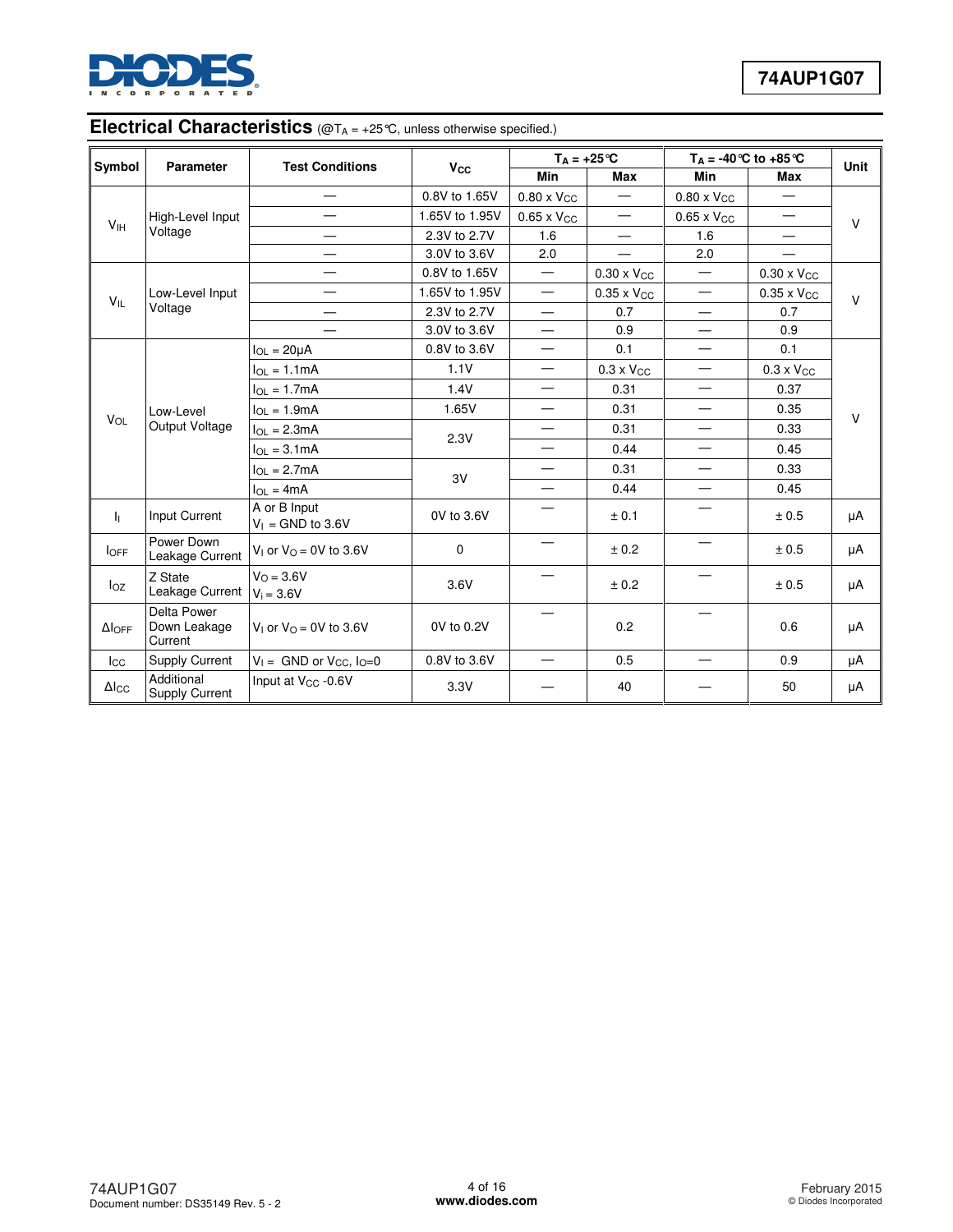

### **Electrical Characteristics** (continued) (@T<sub>A</sub> = +25°C, unless otherwise specified.)

| Symbol              | <b>Parameter</b>                       | <b>Test Conditions</b>                      | <b>V<sub>cc</sub></b>    | $T_A = -40$ °C to $+125$ °C |                          | Unit   |
|---------------------|----------------------------------------|---------------------------------------------|--------------------------|-----------------------------|--------------------------|--------|
|                     |                                        |                                             |                          | <b>Min</b>                  | <b>Max</b>               |        |
|                     |                                        | $\qquad \qquad \longleftarrow$              | 0.8V to 1.65V            | $0.80 \times V_{CC}$        | —                        |        |
| V <sub>IH</sub>     | High-Level Input                       |                                             | 1.65V to 1.95V           | $0.70 \times V_{CC}$        | $\overline{\phantom{0}}$ | $\vee$ |
|                     | Voltage                                |                                             | 2.3V to 2.7V             | 1.6                         |                          |        |
|                     |                                        |                                             | 3.0V to 3.6V             | 2.0                         | $\overline{\phantom{0}}$ |        |
|                     |                                        |                                             | 0.8V to 1.65V            | —                           | $0.25 \times V_{CC}$     |        |
| $V_{IL}$            | Low-Level Input                        |                                             | 1.65V to 1.95V           |                             | $0.35 \times V_{CC}$     | $\vee$ |
|                     | Voltage                                |                                             | 2.3V to 2.7V             | $\overline{\phantom{0}}$    | 0.7                      |        |
|                     |                                        |                                             | 3.0V to 3.6V             |                             | 0.9                      |        |
|                     |                                        | $I_{OL} = 20 \mu A$                         | 0.8V to 3.6V             |                             | 0.11                     |        |
|                     |                                        | $I_{OL} = 1.1mA$                            | 1.1V                     |                             | $0.3 \times V_{CC}$      |        |
|                     | $I_{OL} = 1.7mA$                       | 1.4V                                        | $\overline{\phantom{0}}$ | 0.41                        |                          |        |
|                     | Low-Level                              | $I_{OL} = 1.9mA$                            | 1.65V                    |                             | 0.39                     | $\vee$ |
| VOL                 | Output Voltage                         | $I_{OL} = 2.3mA$                            |                          |                             | 0.36                     |        |
|                     |                                        | $I_{OL} = 3.1mA$                            | 2.3V                     | —                           | 0.50                     |        |
|                     |                                        | $I_{OL} = 2.7mA$                            |                          |                             | 0.36                     |        |
|                     |                                        | $I_{OL} = 4mA$                              | 3V                       |                             | 0.50                     |        |
| h.                  | Input Current                          | A or B Input<br>$V_1 =$ GND to 3.6V         | 0V to 3.6V               |                             | ± 0.75                   | μA     |
| <b>IOFF</b>         | Power Down<br>Leakage Current          | $V_1$ or $V_0 = 0V$ to 3.6V                 | 0                        |                             | ± 3.5                    | μA     |
| $I_{OZ}$            | Z State<br>Leakage Current             | $V_O = 3.6V$<br>$V_i = 3.6V$                | 3.6V                     |                             | ± 1.5                    | μA     |
| $\Delta I_{OFF}$    | Delta Power<br>Down Leakage<br>Current | V <sub>1</sub> or $V_{\Omega} = 0V$ to 3.6V | 0V to 0.2V               |                             | ± 2.5                    | μA     |
| $_{\rm lcc}$        | Supply Current                         | $V_1$ = GND or $V_{CC}$ , $I_Q$ = 0         | 0.8V to 3.6V             | —                           | 3.0                      | μA     |
| $\Delta I_{\rm CC}$ | Additional<br><b>Supply Current</b>    | Input at V <sub>CC</sub> -0.6V              | 3.3V                     |                             | 75                       | μA     |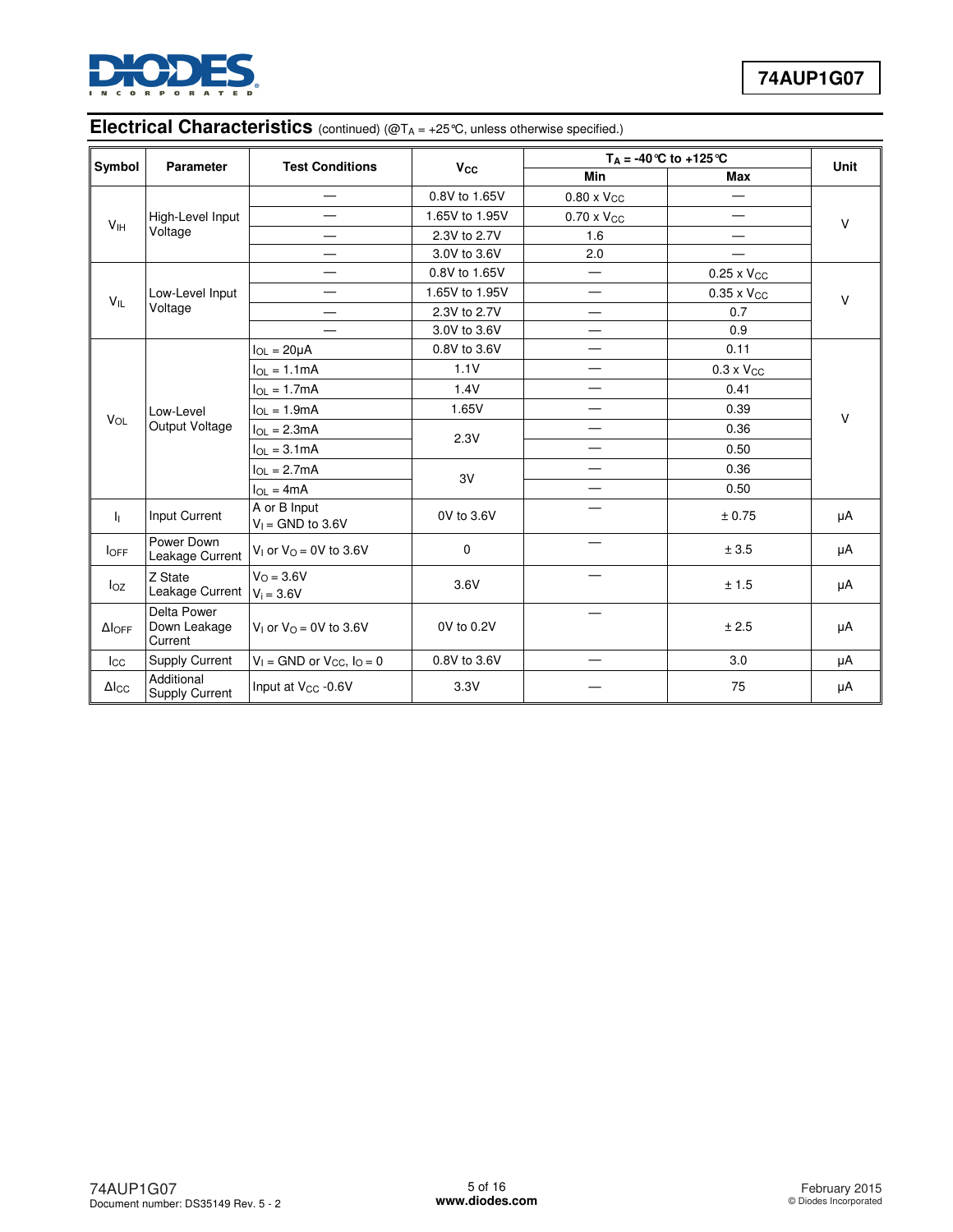

## **Switching Characteristics**

|  |  |  | $C_L = 5pF$ , See Figure 1 |  |
|--|--|--|----------------------------|--|
|--|--|--|----------------------------|--|

| <b>Parameter</b>     | <b>From</b><br>Input | ΤО<br><b>OUTPUT</b> |                  | $T_A = +25^{\circ}C$ |      |     | $T_A = -40$ °C to $+85$ °C |     | $T_A = -40$ °C to +125 °C |      | Unit |
|----------------------|----------------------|---------------------|------------------|----------------------|------|-----|----------------------------|-----|---------------------------|------|------|
|                      |                      |                     | $V_{\rm CC}$     | Min                  | Typ  | Max | Min                        | Max | Min                       | Max  |      |
|                      |                      |                     | 0.8V             |                      | 11.6 |     |                            |     |                           |      |      |
|                      |                      |                     | $1.2V \pm 0.1V$  | 2.0                  | 4.1  | 7.5 | 2.0                        | 9.1 | 2.0                       | 10.0 | ns   |
|                      |                      |                     | $1.5V \pm 0.1V$  | 1.5                  | 3.0  | 5.1 | 1.5                        | 6.1 | 1.5                       | 6.7  |      |
| A<br>t <sub>pd</sub> |                      |                     | $1.8V \pm 0.15V$ | 1.2                  | 2.7  | 4.0 | 1.2                        | 5.0 | 1.2                       | 5.5  |      |
|                      |                      |                     | $2.5V \pm 0.2V$  | 1.0                  | 2.3  | 3.2 | 1.0                        | 4.0 | 1.0                       | 4.4  |      |
|                      |                      |                     | $3.3V \pm 0.3V$  | 0.8                  | 2.2  | 2.8 | 0.8                        | 3.3 | 0.8                       | 3.6  |      |

#### $C_L = 10pF$ , See Figure 1

| <b>Parameter</b>     | <b>From</b><br>Input | TO<br><b>OUTPUT</b> | <b>V<sub>cc</sub></b> | $T_A = +25^{\circ}C$ |      |            | $T_A = -40$ °C to $+85$ °C |            | $T_A = -40$ °C to $+125$ °C |      | Unit |
|----------------------|----------------------|---------------------|-----------------------|----------------------|------|------------|----------------------------|------------|-----------------------------|------|------|
|                      |                      |                     |                       | Min                  | Typ  | <b>Max</b> | Min                        | <b>Max</b> | Min                         | Max  |      |
|                      |                      |                     | 0.8V                  |                      | 14.7 |            |                            |            |                             |      |      |
|                      |                      |                     | $1.2V \pm 0.1V$       | 2.5                  | 5.1  | 9.0        | 2.5                        | 11.2       | 2.5                         | 12.3 | ns   |
|                      |                      |                     | $1.5V \pm 0.1V$       | 2.0                  | 3.8  | 6.1        | 2.0                        | 7.4        | 2.0                         | 8.1  |      |
| A<br>t <sub>pd</sub> |                      |                     | $1.8V \pm 0.15V$      | 1.7                  | 3.6  | 4.8        | 1.7                        | 6.1        | 1.7                         | 6.7  |      |
|                      |                      |                     | $2.5V \pm 0.2V$       | 1.4                  | 3.3  | 4.5        | 1.4                        | 4.8        | 1.4                         | 5.3  |      |
|                      |                      |                     | $3.3V \pm 0.3V$       | 1.2                  | 3.1  | 4.2        | 1.2                        | 4.5        | 1.2                         | 5.0  |      |

#### $C_L = 15pF$ , See Figure 1

| <b>Parameter</b>     | <b>From</b><br>Input | TO<br><b>OUTPUT</b> | Vcc              | $T_A = +25^{\circ}C$ |      |            | $T_A = -40$ °C to $+85$ °C |      | $T_A = -40$ °C to +125 °C |      | Unit |
|----------------------|----------------------|---------------------|------------------|----------------------|------|------------|----------------------------|------|---------------------------|------|------|
|                      |                      |                     |                  | Min                  | Typ  | <b>Max</b> | Min                        | Max  | Min                       | Max  |      |
|                      |                      |                     | 0.8V             |                      | 17.7 |            |                            |      |                           |      |      |
|                      |                      |                     | $1.2V \pm 0.1V$  | 2.9                  | 6.1  | 10.4       | 2.9                        | 13.1 | 2.9                       | 14.5 | ns   |
|                      |                      |                     | $1.5V \pm 0.1V$  | 2.3                  | 4.5  | 6.8        | 2.3                        | 8.6  | 2.3                       | 9.4  |      |
| A<br>$t_{\text{pd}}$ |                      |                     | $1.8V \pm 0.15V$ | 2.1                  | 4.4  | 6.7        | 2.1                        | 7.8  | 2.1                       | 8.6  |      |
|                      |                      |                     | $2.5V \pm 0.2V$  | 1.7                  | 4.2  | 5.9        | 1.7                        | 6.8  | 1.7                       | 6.9  |      |
|                      |                      |                     | $3.3V \pm 0.3V$  | 1.5                  | 4.0  | 5.7        | 1.5                        | 6.1  | 1.5                       | 6.7  |      |

#### CL = 30pF, See Figure 1

| Parameter            | <b>From</b><br>Input | TO<br><b>OUTPUT</b> |                       | $T_A = +25^{\circ}C$ |      |      | $T_A = -40$ °C to $+85$ °C |      | $T_A = -40$ °C to +125 °C |            | Unit |
|----------------------|----------------------|---------------------|-----------------------|----------------------|------|------|----------------------------|------|---------------------------|------------|------|
|                      |                      |                     | <b>V<sub>cc</sub></b> | Min                  | Typ  | Max  | Min                        | Max  | Min                       | <b>Max</b> |      |
|                      |                      |                     | 0.8V                  |                      | 24.6 |      |                            |      |                           |            |      |
|                      |                      |                     | $1.2V \pm 0.1V$       | 3.9                  | 9.0  | 15.6 | 3.9                        | 18.8 | 3.9                       | 20.7       | ns   |
|                      |                      |                     | $1.5V \pm 0.1V$       | 3.2                  | 7.5  | 13.4 | 3.2                        | 13.7 | 3.2                       | 13.7       |      |
| A<br>t <sub>pd</sub> |                      |                     | $1.8V \pm 0.15V$      | 2.9                  | 6.8  | 12.4 | 2.9                        | 12.6 | 2.9                       | 12.6       |      |
|                      |                      |                     | $2.5V \pm 0.2V$       | 2.5                  | 6.5  | 10.7 | 2.5                        | 10.9 | 2.5                       | 12.1       |      |
|                      |                      |                     | $3.3V \pm 0.3V$       | 2.3                  | 6.4  | 9.7  | 2.3                        | 10.4 | 2.3                       | 11.4       |      |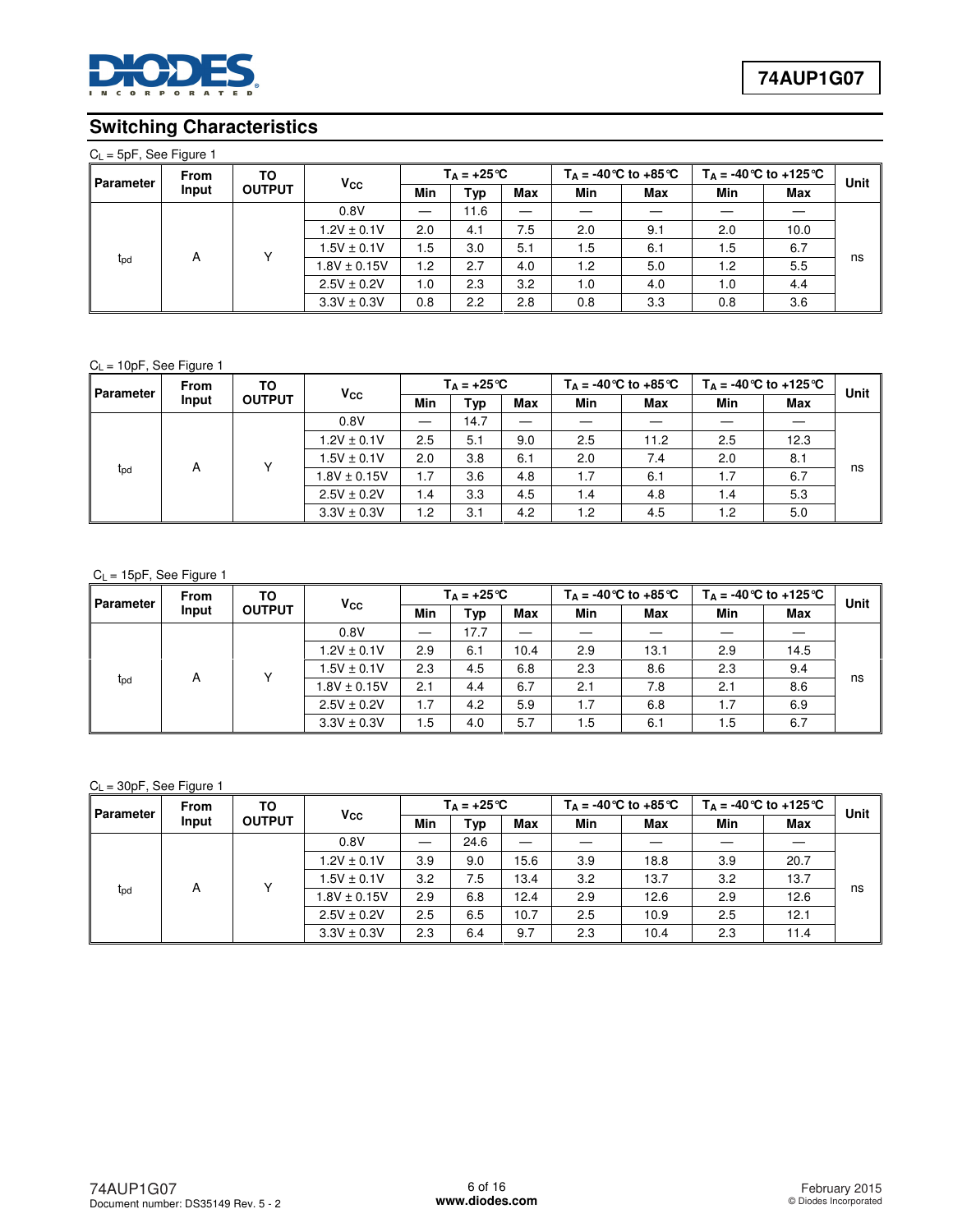

## **Operating and Package Characteristics** (@T<sub>A</sub> = +25 °C, unless otherwise specified.)

| <b>Parameter</b>     |                                                  | <b>Test</b><br><b>Conditions</b> |          | <b>V<sub>cc</sub></b> | <b>Typ</b> | <b>Unit</b> |
|----------------------|--------------------------------------------------|----------------------------------|----------|-----------------------|------------|-------------|
|                      |                                                  |                                  |          | 0.8V                  | 2.6        |             |
|                      |                                                  | $f = 1$ MHz<br>No Load           |          | $1.2V \pm 0.1V$       | 2.8        | pF          |
|                      | Power Dissipation                                |                                  |          | $1.5V \pm 0.1V$       | 2.9        |             |
| $C_{pd}$             | Capacitance                                      |                                  |          | $1.8V \pm 0.15V$      | 3.1        |             |
|                      |                                                  |                                  |          | $2.5V \pm 0.2V$       | 3.6        |             |
|                      |                                                  |                                  |          | $3.3V \pm 0.3V$       | 4.2        |             |
| Ci                   | Input Capacitance                                | $V_i = V_{CC}$ or GND            |          | 0V or 3.3V            | 1.5        | pF          |
|                      | <b>Thermal Resistance</b><br>Junction-to-Ambient | <b>SOT353</b>                    | (Note 9) | —                     | 371        |             |
|                      |                                                  | X2-DFN0808-4                     |          |                       | 430        |             |
|                      |                                                  | X1-DFN1010-6                     |          |                       | 435        |             |
| $\theta_{JA}$        |                                                  | X2-DFN1010-6                     |          |                       | 445        | °C/W        |
|                      |                                                  | X2-DFN1409-6                     |          |                       | 470        |             |
|                      |                                                  | X2-DFN1410-6                     |          | —                     | 460        |             |
|                      |                                                  | SOT353                           |          |                       | 143        |             |
|                      |                                                  | X2-DFN0808-4                     | (Note 9) |                       | 240        |             |
| $\theta_{\text{JC}}$ | <b>Thermal Resistance</b>                        | X1-DFN1010-6                     |          |                       | 250        | °C/W        |
|                      | Junction-to-Case                                 | X2-DFN1010-6                     |          |                       | 250        |             |
|                      |                                                  | X2-DFN1409-6                     |          |                       | 275        |             |
|                      |                                                  | X2-DFN1410-6                     |          |                       | 265        |             |

Note: 9. Test condition for each of the six package types: Device mounted on FR-4 substrate PC board, 2oz copper, with minimum recommended pad layout.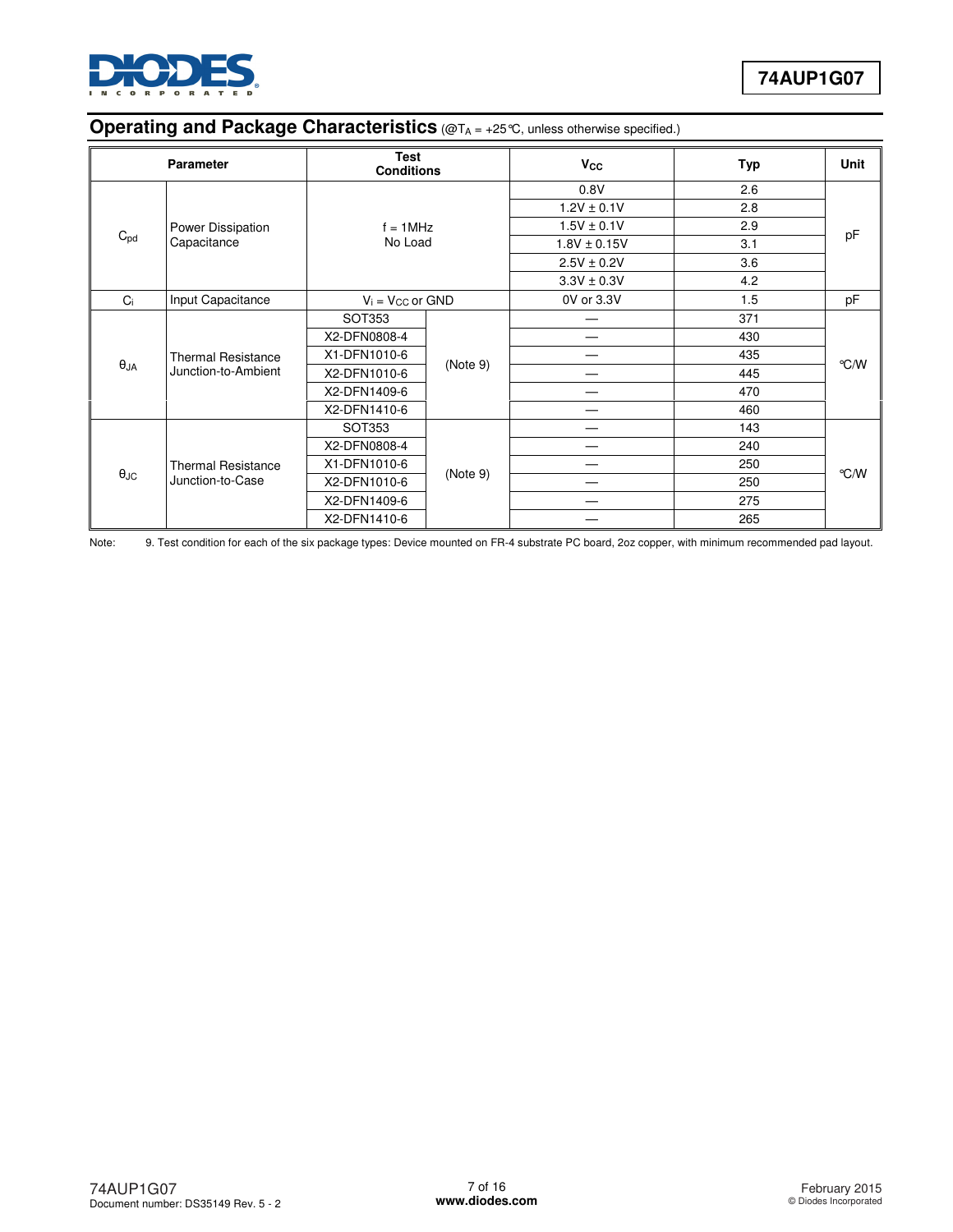

### **Parameter Measurement Information**



| -^- | ~<br>◡ |  |  |
|-----|--------|--|--|
|     |        |  |  |

|                  | <b>Inputs</b>   |           |                |                   |                 | VΔ    |
|------------------|-----------------|-----------|----------------|-------------------|-----------------|-------|
| $V_{\rm CC}$     | V <sub>1</sub>  | $t_r/t_f$ | Vм             | <b>VLOAD</b>      | $C_L$           |       |
| 0.8V             | $V_{\rm GC}$    | ≤3ns      | $V_{\rm CC}/2$ | $2 \times V_{CC}$ | 5, 10, 15, 30pF | 0.1V  |
| 1.2V±0.1V        | V <sub>CC</sub> | ≤3ns      | $V_{\rm CC}/2$ | $2 \times V_{CC}$ | 5, 10, 15, 30pF | 0.1V  |
| 1.5V±0.1V        | $V_{\rm CC}$    | ≤3ns      | $V_{\rm CC}/2$ | $2 \times V_{CC}$ | 5, 10, 15, 30pF | 0.1V  |
| $1.8V + 0.15V$   | $V_{\rm CC}$    | ≤3ns      | $V_{\rm CC}/2$ | $2 \times V_{CC}$ | 5, 10, 15, 30pF | 0.15V |
| $2.5V + 0.2V$    | $V_{\rm CC}$    | ≤3ns      | $V_{\rm CC}/2$ | $2 \times V_{CC}$ | 5, 10, 15, 30pF | 0.15V |
| $3.3V_{\pm}0.3V$ | Vcc             | ≤3ns      | $V_{\rm CC}/2$ | $2 \times V_{CC}$ | 5, 10, 15, 30pF | 0.3V  |





**Voltage Waveform Enable and Disable Times Low and High Level Enabling**

#### **Figure 1 Load Circuit and Voltage Waveforms**

Notes: A. Includes test lead and test apparatus capacitance.

- B. All pulses are supplied at pulse repetition rate ≤ 10 MHz.
	- C. Inputs are measured separately one transition per measurement.
	- D. For the open drain device the specified propagation delay t<sub>PD</sub> is the same as t<sub>PLZ</sub> and t<sub>PZL.</sub>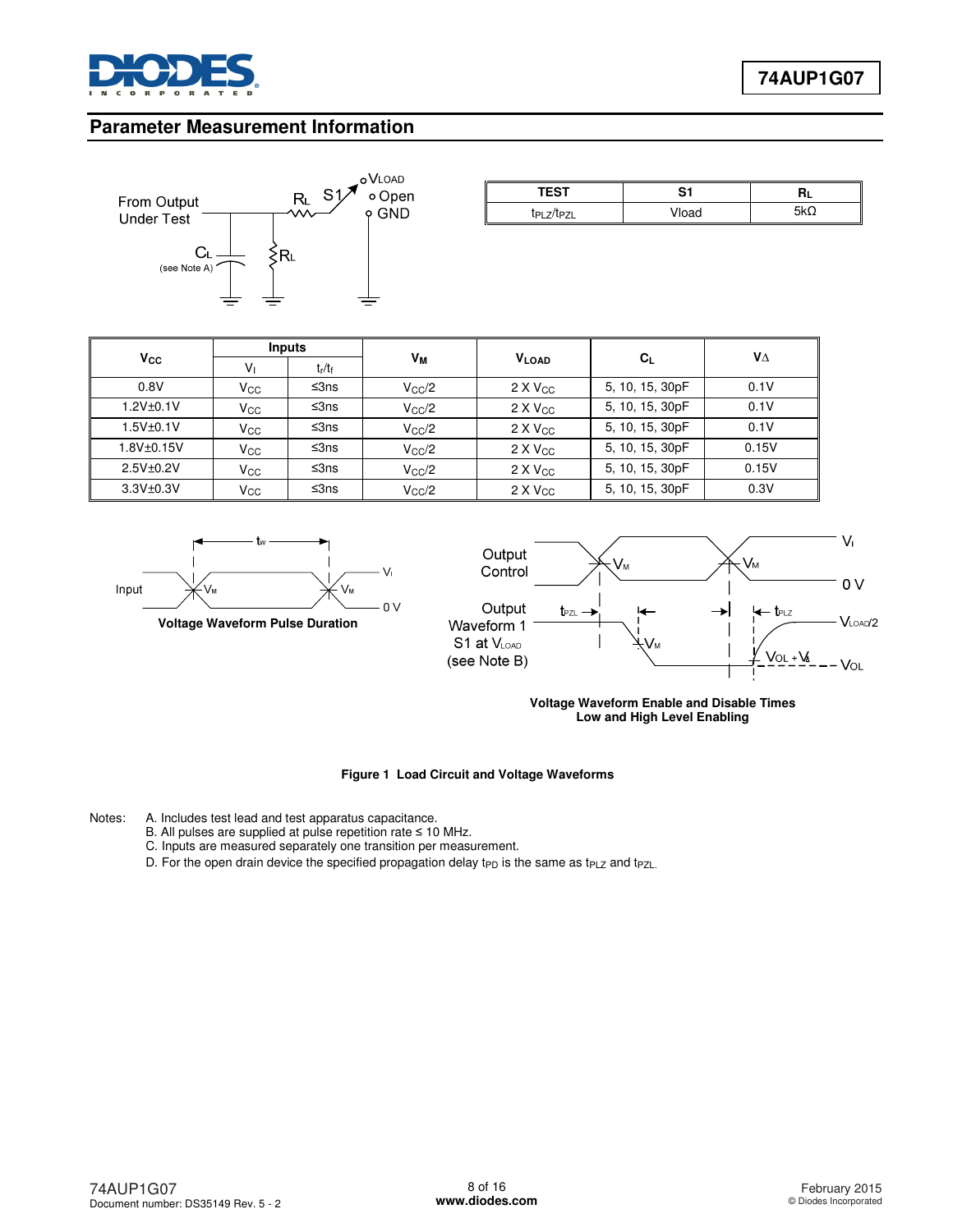

## **Marking Information**

### **(1) SOT353**



| <b>Part Number</b> | Package | <b>Identification Code</b> |
|--------------------|---------|----------------------------|
| 74AUP1G07SE-7      | SOT353  | XΝ                         |

#### **(2) X2-DFN0808-4, X1-DFN1010-6, X2-DFN1010-6, X2-DFN1409-6 and X2-DFN1410-6**



| <b>Part Number</b> | Package      | <b>Identification Code</b> |
|--------------------|--------------|----------------------------|
| 74AUP1G07FS3-7     | X2-DFN0808-4 | YN                         |
| 74AUP1G07FW5-7     | X1-DFN1010-6 | Q6                         |
| 74AUP1G07FW4-7     | X2-DFN1010-6 | XN                         |
| 74AUP1G07FX4-7     | X2-DFN1409-6 | HE.                        |
| 74AUP1G07FZ4-7     | X2-DFN1410-6 | ΧN                         |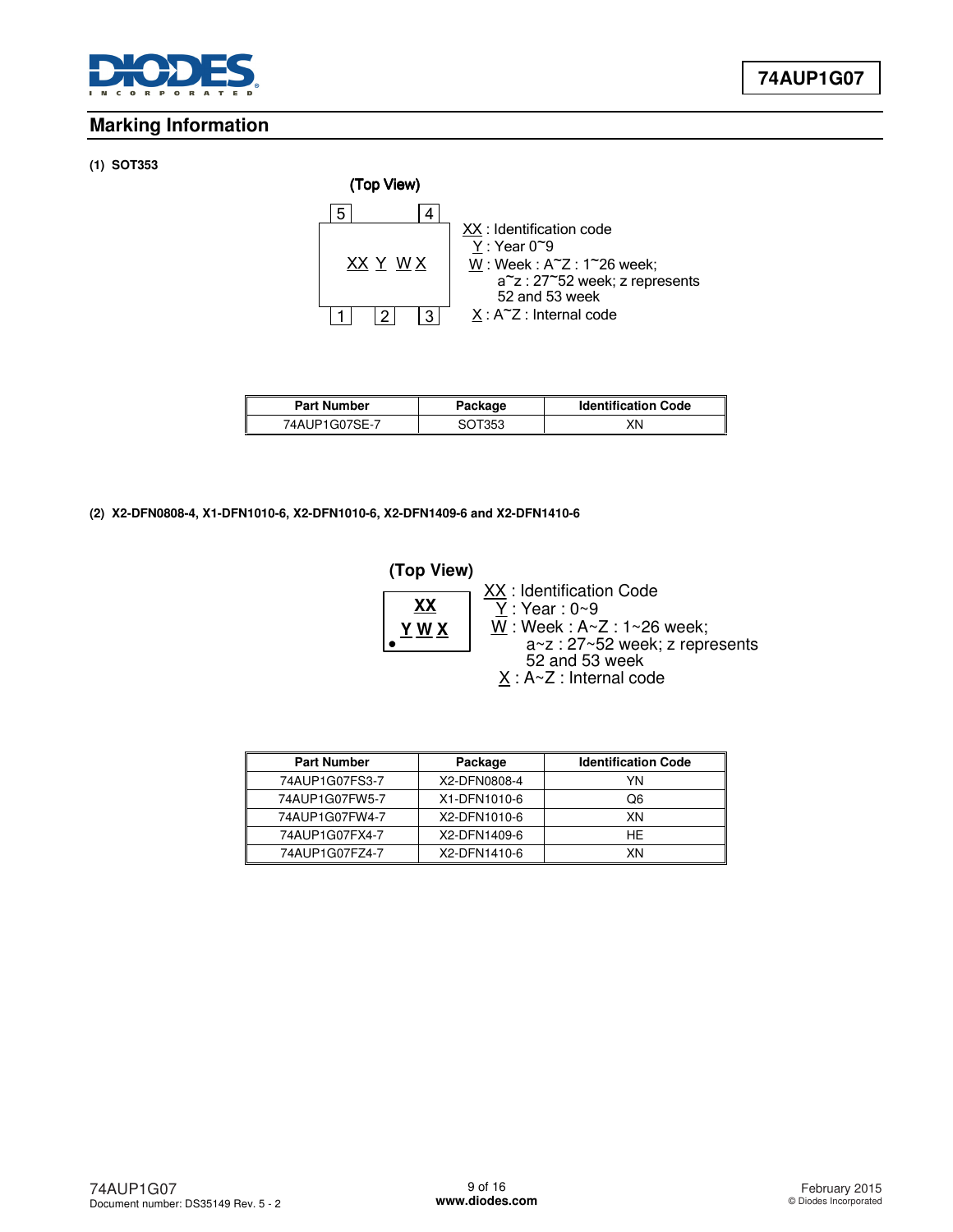

## **SOT353 Package Outline Dimensions and Suggested Pad Layout**



|          | <b>SOT353</b>        |            |       |  |  |  |
|----------|----------------------|------------|-------|--|--|--|
| Dim      | Min                  | Max        | Typ   |  |  |  |
| A        | 0.10                 | 0.30       | 0.25  |  |  |  |
| в        | 1.15                 | 1.35       | 1.30  |  |  |  |
| C        | 2.00                 | 2.20       | 2.10  |  |  |  |
| D        |                      | $0.65$ Typ |       |  |  |  |
| F        | 0.40                 | 0.45       | 0.425 |  |  |  |
| н        | 1.80                 | 2.20       | 2.15  |  |  |  |
| Ū        | 0                    | 0.10       | 0.05  |  |  |  |
| κ        | 0.90                 | 1.00       | 1.00  |  |  |  |
| L        | 0.25                 | 0.40       | 0.30  |  |  |  |
| М        | 0.10                 | 0.22       | 0.11  |  |  |  |
| $\alpha$ | 0°                   | 8°         |       |  |  |  |
|          | Dimensions in<br>Αll |            |       |  |  |  |



| <b>Dimensions</b> | Value (in mm) |
|-------------------|---------------|
| 7                 | 2.5           |
| G                 | 1.3           |
| x                 | 0.42          |
|                   | 0.6           |
| C1                | 1.9           |
| C2                | 0.65          |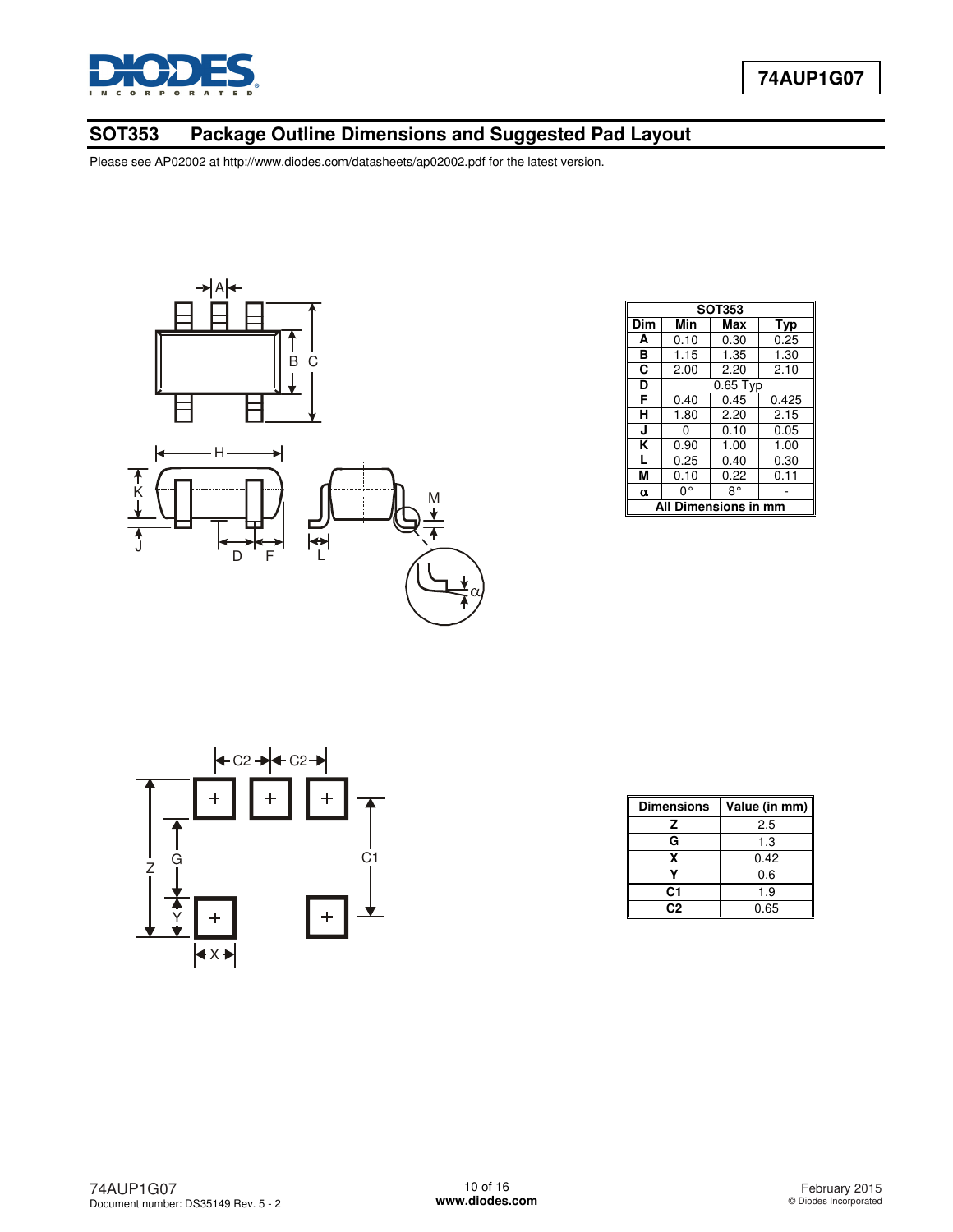

## **X2-DFN0808-4 Package Outline Dimensions and Suggested Pad Layout**



| X2-DFN0808-4   |                   |      |            |  |  |  |
|----------------|-------------------|------|------------|--|--|--|
| Dim            | Min               | Max  | <b>Typ</b> |  |  |  |
| A              | 0.25              | 0.35 | 0.30       |  |  |  |
| A1             | 0                 | 0.04 | 0.02       |  |  |  |
| A <sub>3</sub> |                   |      | 0.13       |  |  |  |
| b              | 0.17              | 0.27 | 0.22       |  |  |  |
| D              | 0.75              | 0.85 | 0.80       |  |  |  |
| D <sub>2</sub> | 0.15              | 0.35 | 0.25       |  |  |  |
| Е              | 0.75              | 0.85 | 0.80       |  |  |  |
| E <sub>2</sub> | 0.15              | 0.35 | 0.25       |  |  |  |
| е              |                   |      | 0.48       |  |  |  |
| ĸ              | 0.20              |      |            |  |  |  |
| L              | 0.17              | 0.27 | 0.22       |  |  |  |
| L1             | 0.02              | 0.12 | 0.07       |  |  |  |
| Z              |                   |      | 0.05       |  |  |  |
| A              | <b>Dimensions</b> |      |            |  |  |  |



| <b>Dimensions</b> | Value |
|-------------------|-------|
| С                 | 0.480 |
| X                 | 0.320 |
| Χ1                | 0.300 |
| Х2                | 0.106 |
| X3                | 0.800 |
| γ                 | 0.320 |
| Υ1                | 0.300 |
| Υ2                | 0.106 |
| Y3                | 0.900 |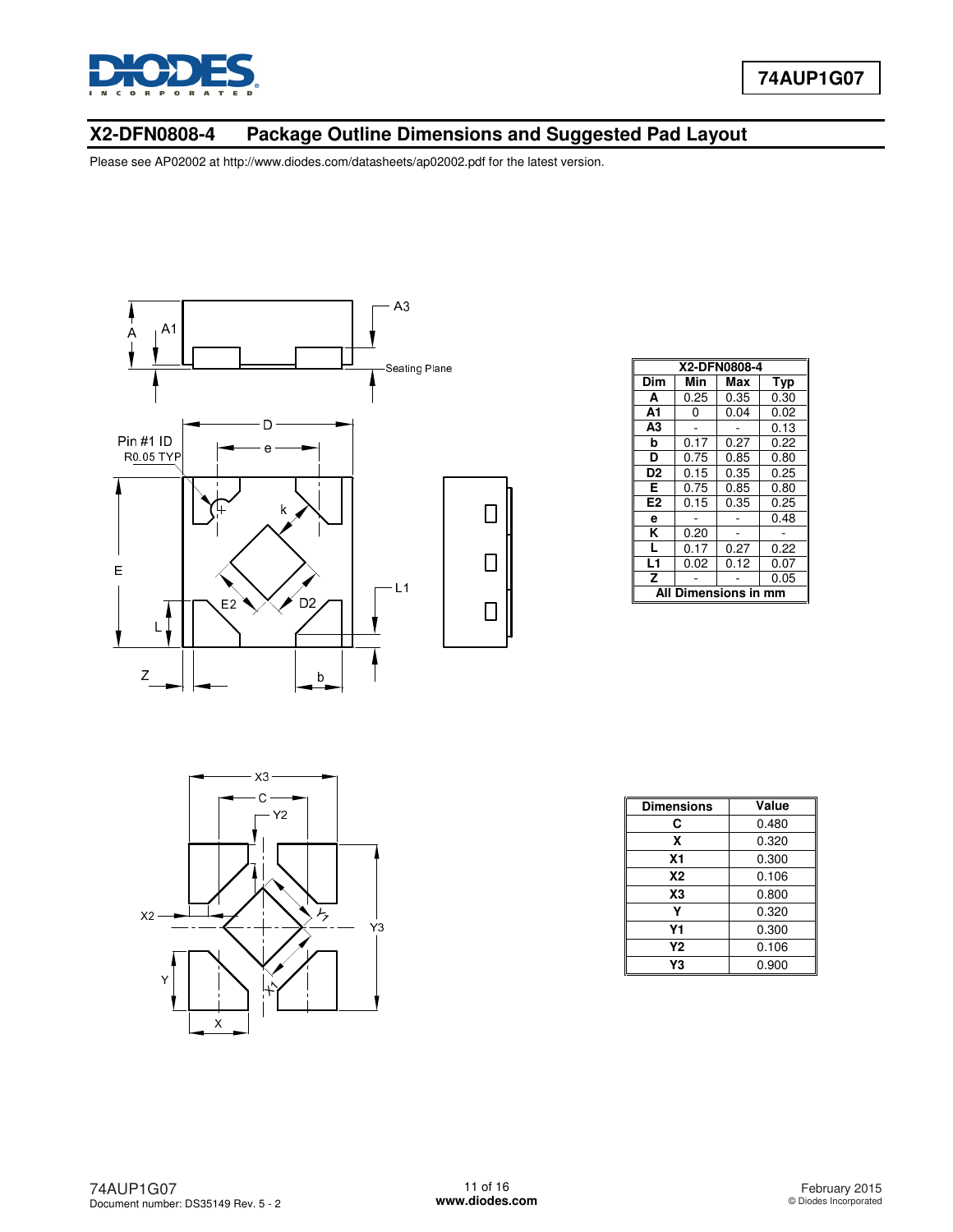

## **X1-DFN1010-6 (Type B) Package Outline Dimensions and Suggested Pad Layout**



|     | X1-DFN1010-6<br>(Type B) |          |      |  |  |  |
|-----|--------------------------|----------|------|--|--|--|
| Dim | Min                      | Max      | Typ  |  |  |  |
| A   |                          | 0.50     | 0.39 |  |  |  |
| A1  |                          | 0.04     |      |  |  |  |
| b   | 0.12                     | 0.20     | 0.15 |  |  |  |
| D   | 0.95                     | 1.050    | 1.00 |  |  |  |
| Е   | 0.95                     | 1.050    | 1.00 |  |  |  |
| e   |                          | 0.35 BSC |      |  |  |  |
| e1  |                          | 0.55 BSC |      |  |  |  |
| L3  | 0.27                     | 0.30     | 0.30 |  |  |  |
| L3a | 0.32                     | 0.40     | 0.35 |  |  |  |
| Δ   | Dimensions in mm         |          |      |  |  |  |



| <b>Dimensions</b> | Value<br>(in mm) |
|-------------------|------------------|
| C                 | 0.350            |
| G                 | 0.150            |
| G1                | 0.150            |
| x                 | 0.200            |
| <b>X1</b>         | 0.900            |
|                   | 0.500            |
| Υ1                | 0.525            |
| Υ2                | 0.475            |
| ٧З                | 1.150            |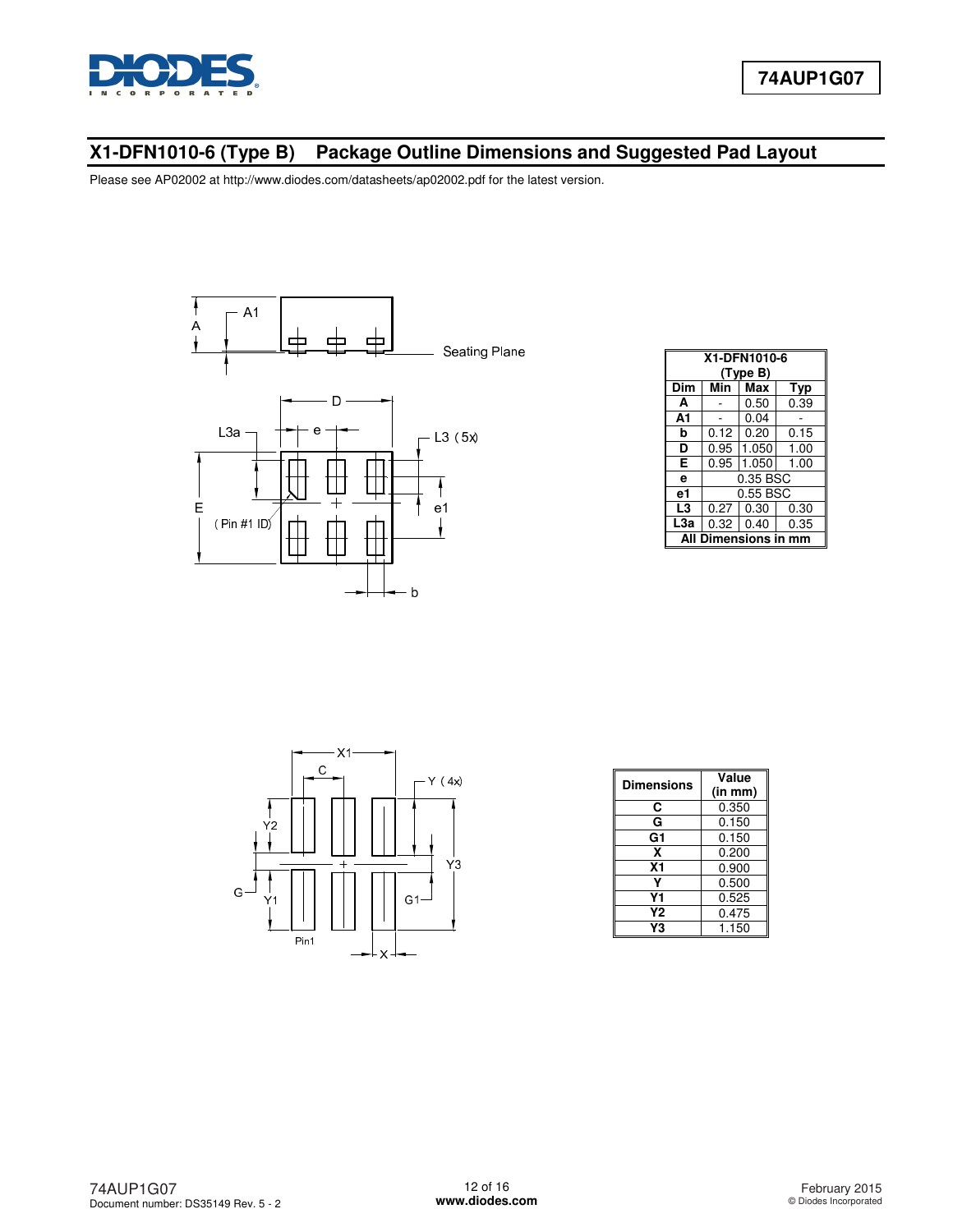

### **X2-DFN1010-6 Package Outline Dimensions Package Outline Dimensions and Suggested Pad Layout**

Please see AP02002 at [http://www.diodes.com/datasheets/ap02002.pdf fo](http://www.diodes.com/datasheets/ap02002.pdf)r the latest version.





|                               | X2-DFN1010-6 |      |            |  |  |  |
|-------------------------------|--------------|------|------------|--|--|--|
| Dim                           | Min          | Max  | <b>Typ</b> |  |  |  |
| Α                             |              | 0.40 | 0.39       |  |  |  |
| Α1                            | 0.00         | 0.05 | 0.02       |  |  |  |
| Α3                            |              |      | 0.13       |  |  |  |
| b                             | 0.14         | 0.20 | 0.17       |  |  |  |
| b1                            | 0.05         | 0.15 | 0.10       |  |  |  |
| D                             | 0.95         | 1.05 | 1.00       |  |  |  |
| Е                             | 0.95         | 1.05 | 1.00       |  |  |  |
| е                             |              |      | 0.35       |  |  |  |
| L                             | 0.35         | 0.45 | 0.40       |  |  |  |
| κ                             | 0.15         |      |            |  |  |  |
| z                             |              |      | 0.065      |  |  |  |
| <b>Dimensions in mm</b><br>Al |              |      |            |  |  |  |



| <b>Dimensions</b> | Value<br>(in mm) |
|-------------------|------------------|
| C                 | 0.350            |
| G                 | 0.150            |
| X                 | 0.200            |
| X <sub>1</sub>    | 0.900            |
|                   | 0.550            |
| ۷1                | 1.250            |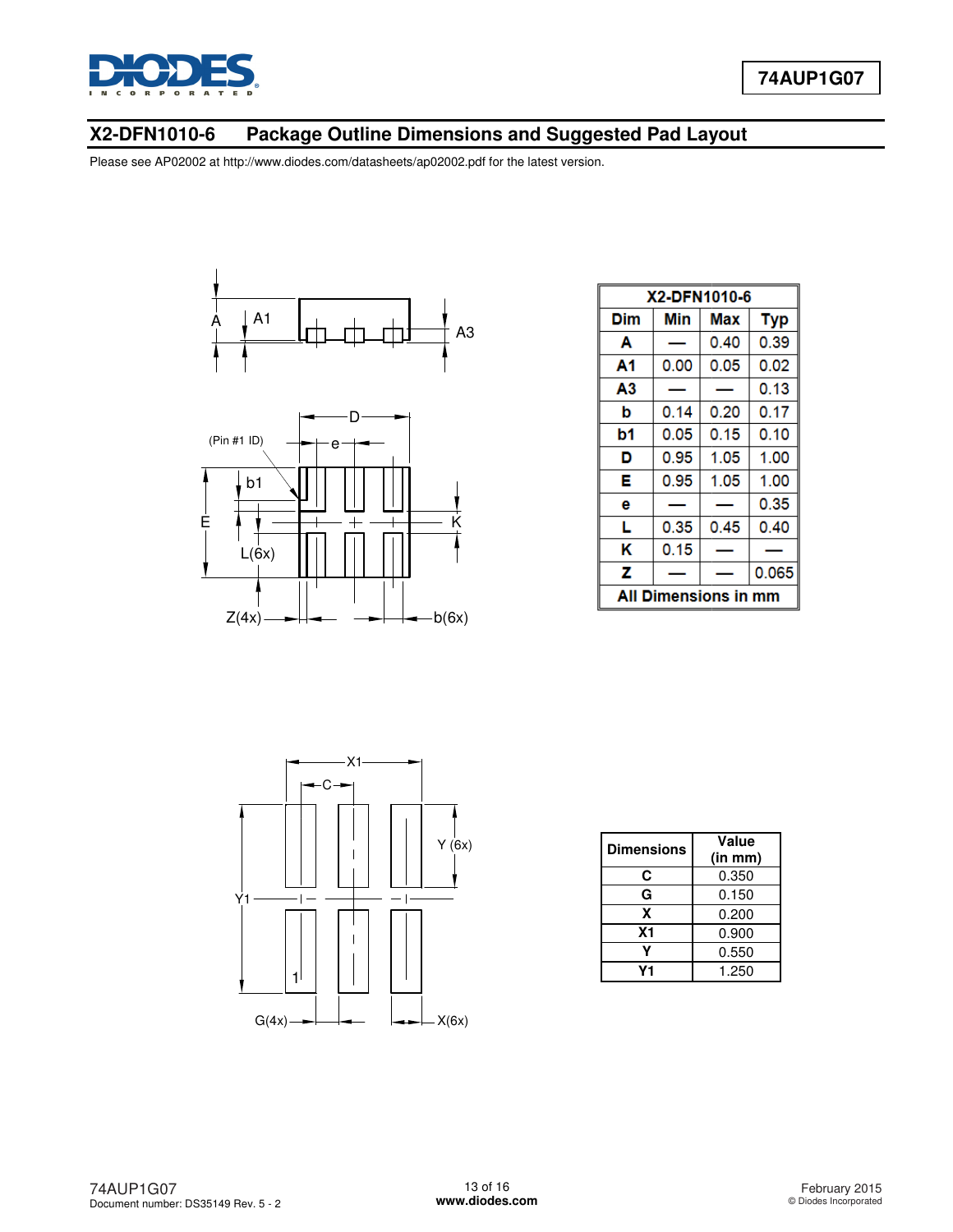

## **X2-DFN1409-6 Package Outline Dimensions and Suggested Pad Layout**



| X2-DFN1409-6         |      |      |       |  |
|----------------------|------|------|-------|--|
| Dim                  | Min  | Max  | Typ   |  |
| A                    |      | 0.40 | 0.39  |  |
| A1                   | 0    | 0.05 | 0.02  |  |
| A <sub>3</sub>       |      |      | 0.13  |  |
| Ø                    | 0.20 | 0.30 | 0.25  |  |
| D                    | 1.35 | 1.45 | 1.40  |  |
| Е                    | 0.85 | 0.95 | 0.90  |  |
| e1                   |      |      | 0.50  |  |
| e2                   |      |      | 0.50  |  |
| Z1                   |      |      | 0.075 |  |
| Z <sub>2</sub>       |      |      | 0.075 |  |
| All Dimensions in mm |      |      |       |  |



| <b>Dimensions</b> | Value<br>(in m <sub>m</sub> ) |
|-------------------|-------------------------------|
| C                 | 1.000                         |
| C1                | 0.500                         |
| D                 | 0.300                         |
| G                 | 0.200                         |
| G1                | 0.200                         |
| x                 | 0.400                         |
|                   | 0.150                         |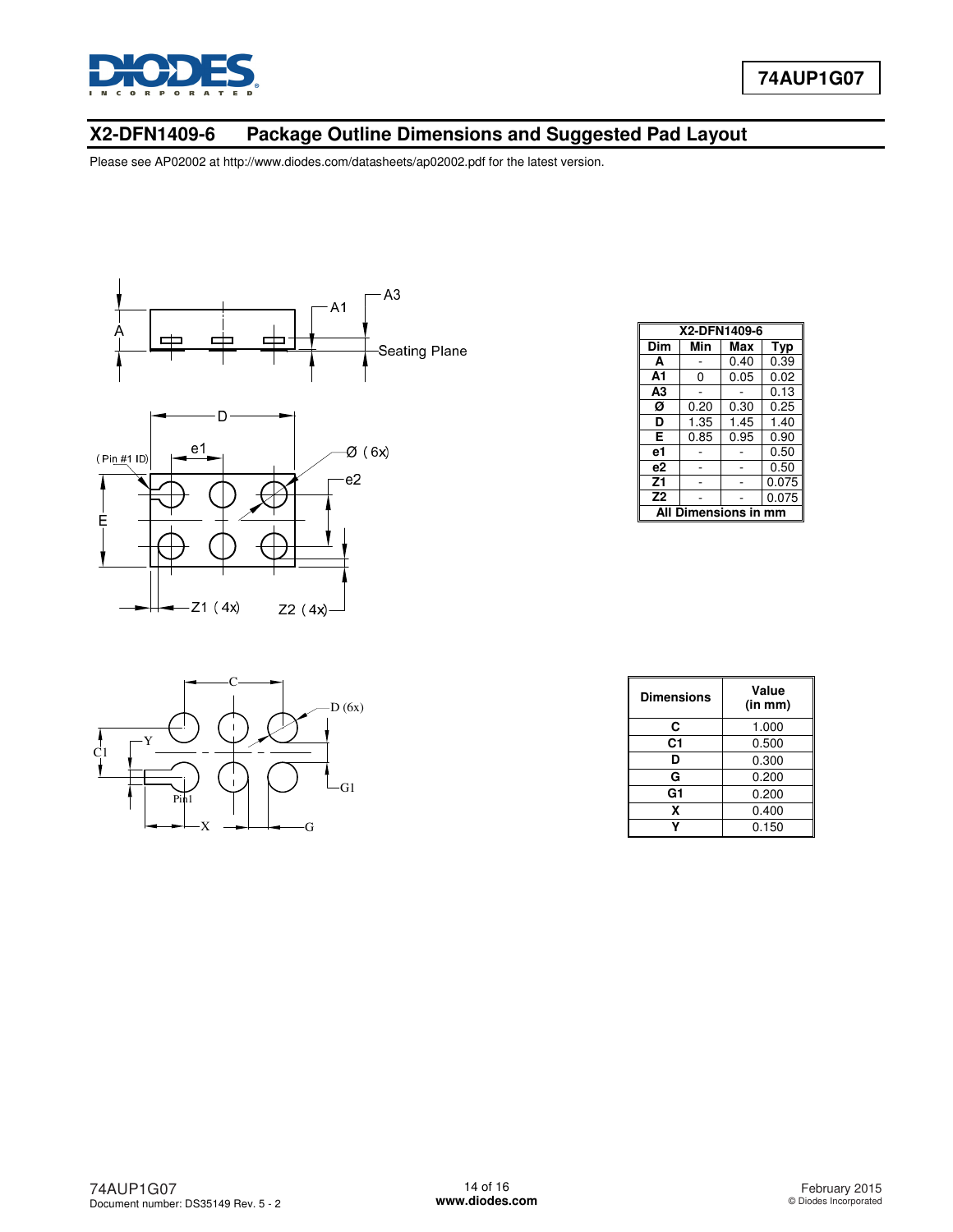

## **X2-DFN1410-6 Package Outline Dimensions and Suggested Pad Layout**



| X2-DFN1410-6            |       |       |       |  |
|-------------------------|-------|-------|-------|--|
| Dim                     | Min   | Max   | Typ   |  |
| A                       |       | 0.40  | 0.39  |  |
| А1                      | 0.00  | 0.05  | 0.02  |  |
| A3                      |       |       | 0.13  |  |
| b                       | 0.15  | 0.25  | 0.20  |  |
| D                       | 1.35  | 1.45  | 1.40  |  |
| E                       | 0.95  | 1.05  | 1.00  |  |
| e                       |       |       | 0.50  |  |
| L                       | 0.25  | 0.35  | 0.30  |  |
| z                       |       |       | 0.10  |  |
| Z <sub>1</sub>          | 0.045 | 0.105 | 0.075 |  |
| Dimensions in mm<br>ΔIΙ |       |       |       |  |



| <b>Dimensions</b> | Value<br>(in mm) |
|-------------------|------------------|
| С                 | 0.500            |
| G                 | 0.250            |
| x                 | 0.250            |
| X <sub>1</sub>    | 1.250            |
|                   | 0.525            |
| V1                | 1.250            |